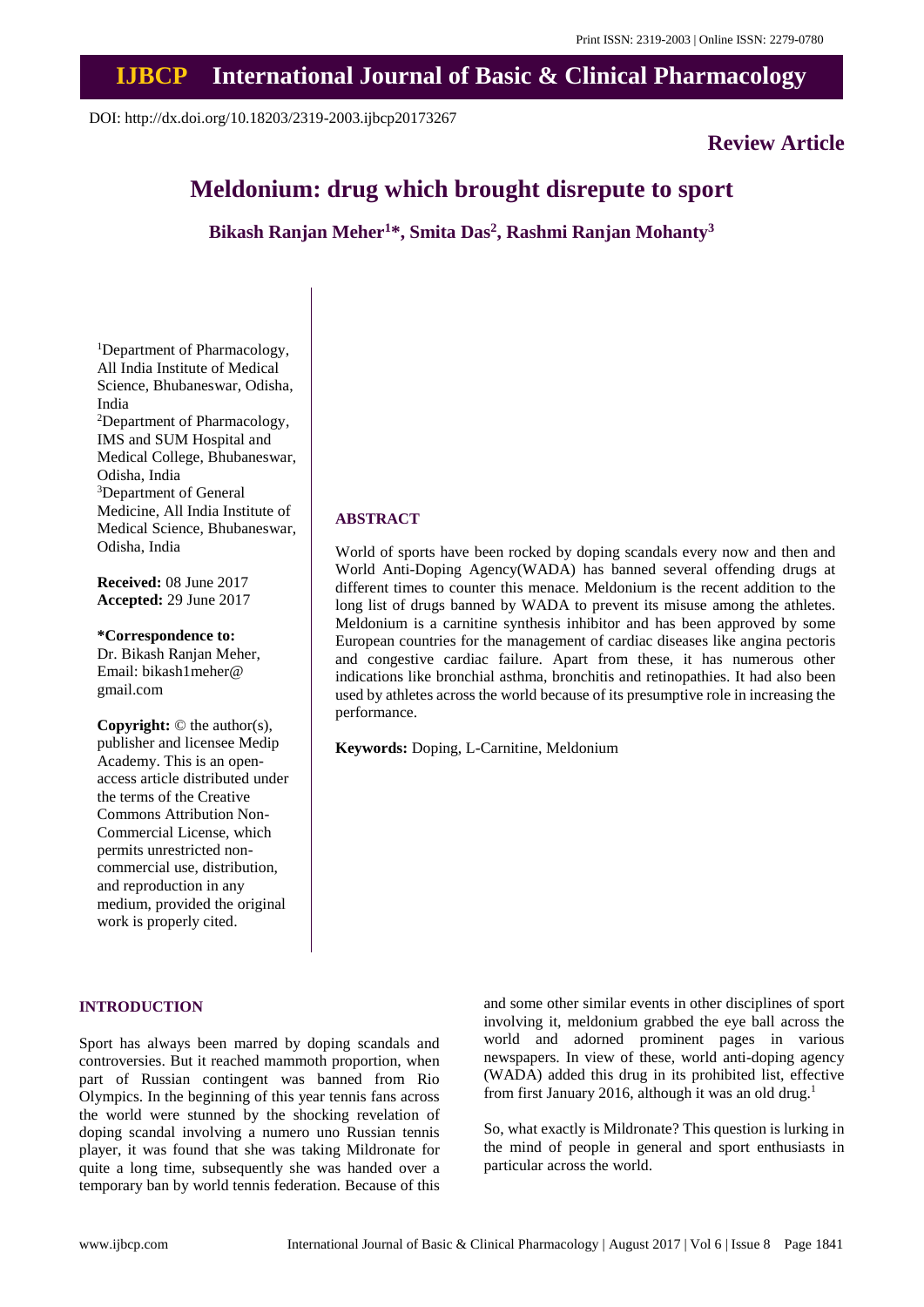Mildronate is the brand name of meldonium. It was first manufactured by Baltic (Latvian) pharmaceutical company Grindeks and introduced as a growth promoting agent in animals.<sup>2</sup> It was found to increase sperm motility, serum testosterone concentration and sexual performance in boar. <sup>3</sup> Later different clinical studies established it as an agent having anti-ischemic and cardio protective effect.<sup>4,5</sup> A large number studies had been carried out to explore its pharmacological effects and therapeutic benefits. <sup>5</sup> Most of its therapeutic effects are linked to its role in carnitine metabolism. This drug is not yet approved for use in USA or Western European nations, but available as both OTC (over the counter) and prescription drug in Eastern Europe.

## **STRUCTURE OF MELDONIUM**

Chemically, meldonium is 3-(2, 2, 2 trimethylhydrazinium) propionate dihydrate. Its chemical structure resembles that of L-Carnitine and γ butyro betaine (Figure 1 and Figure 2).<sup>6</sup>



**Figure 1: Chemical structure of L-Carnitine.**



**Figure 2: Chemical structure of meldonium.**

## **PHARMACOKINETICS OF MELDONIUM**

Meldonium is a low molecular weight, water soluble compound and non-plasma protein binding in nature. Pharmacokinetic property of meldonium was observed in the healthy volunteers for single as well as multiple dose administrations. After single dose oral administration peak plasma concentration of drug was achieved in 2 hrs.

Its elimination half-life was found to be 18 hrs. after oral administration.<sup>7</sup> It was observed that elimination half-life of meldonium increased after multiple consecutive intravenous administrations in compare to single intravenous dose  $(15.34 \pm 3.14$  hours from  $6.55 \pm 1.17$ hrs).<sup>8,9</sup> It could be, because meldonium exhibited nonlinear kinetics after multiple administrations leading to accumulation of drugs.<sup>10</sup> Meldonium inhibits organic cation transporter-2 (OCT-2) which transports carnitine, the peculiar feature is that meldonium also transported by OCT-2 and because of which it gets accumulated in tissues and hence shows a long elimination time. $11$ 

#### *Mechanism of action*

It decreases the L-carnitine level by inhibiting its synthesis and promoting its elimination. A quaternary amine, Lcarnitine plays an important role in fatty acid oxidation by transporting fatty acid from cytosol to mitochondria, the site of beta oxidation.<sup>12</sup> Meldonium competitively inhibits the gamma butyro betane dioxygenase (gamma butyro betaine hydroxylase or BBOX) a key enzyme which carried out the final step of L -carnitine synthesis (Figure 3).13,14



TMLH- N5 Trimethyllysine hydroxylase HTMLA- 3-Hydroxy N5 Trimethyllysine aldolase TMABADH-4N- Trimethylaminobutyraldehyde dehydrogenase GBD- Gamma butyro betane dioxygenase

## **Figure 3: Meldonium inhibits the enzyme Gamma butyro betane dioxygenase, which converts gamma butyro betaine to carnitine.**

By acting as an inhibitor of carnitine transporter (OCTN2), it inhibits the reuptake of carinitine in kidney and promotes its elimination.<sup>15</sup> Meldonium has a tendency to compete with L-carnitine for OCTN2.<sup>16</sup> Meldonium also affects some other carinitine dependent enzymes like CPT1 (Carnitinepalmitoyltransferase-1), CrAT (Carnitine-OAcetyl Transferase) and CACT (Carnitine acylcarnitine translocase).17-19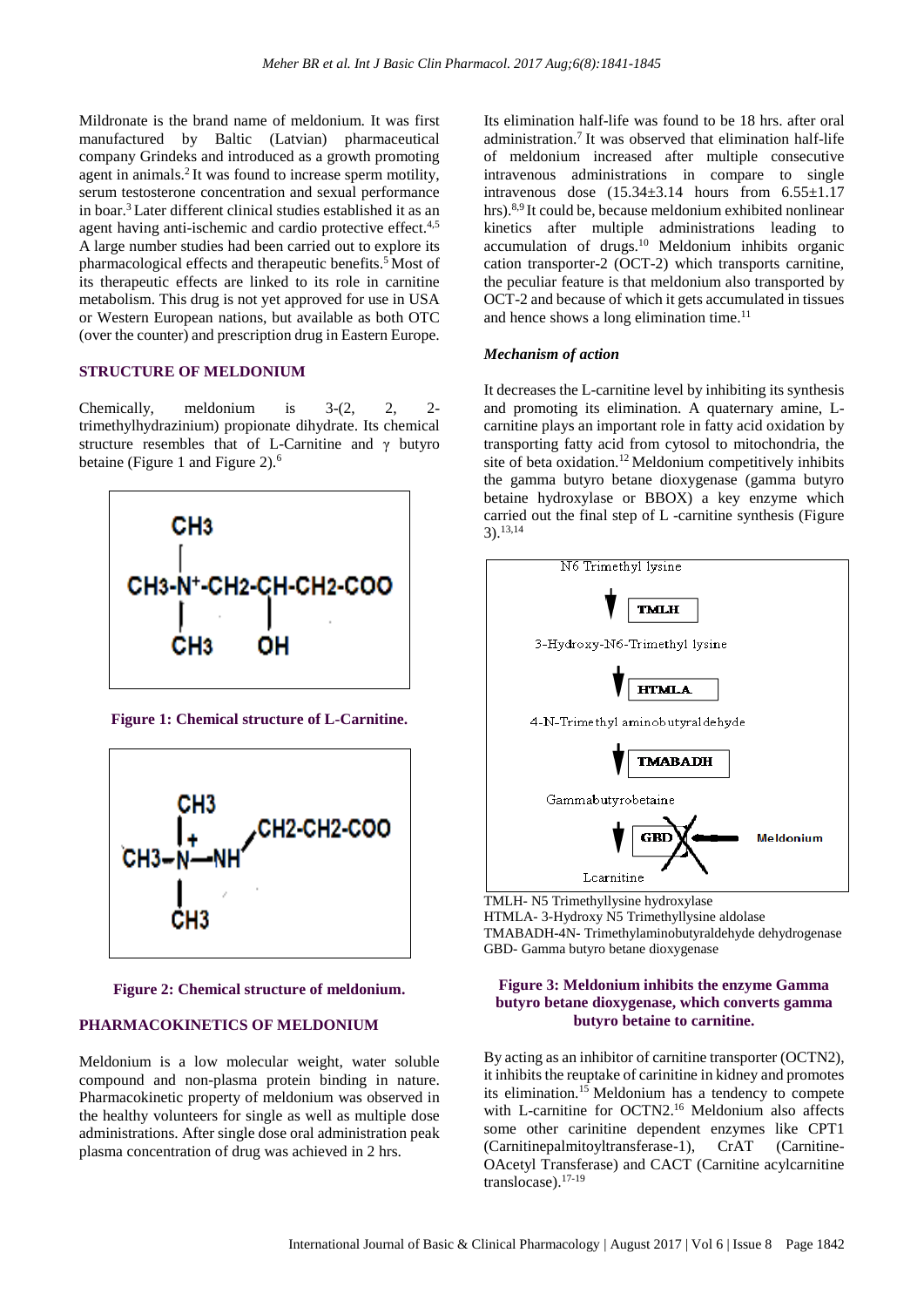## **PHARMACOLOGICAL ACTION AND THERAPEUTIC USES**

Although meldonium was used initially to increase sperm motility and to enhance sexual performance, it is primarily known for its cardio protective effect. Studies have shown that, in different models of cardiovascular diseases it exerts cardio protective effect by inhibiting the L-carnitine level.20,21 In a study in knockout mice it was found out that it significantly reduces the development of atherosclerotic lesion in aorta and aortic sinus.<sup>20</sup> Similarly in a study of acute myocardial ischemia rat model, meldonium treatment for 10 days reduced the myocardial infarct size.<sup>21</sup> It also prolongs the survival, prevents the cardiac remodeling and improves the energy states in rats with congestive heart failure following myocardial infarction.<sup>22</sup> In guinea pig meldonium treatment attenuates hypoxic and reperfusion injury in the isolated heart.<sup>23</sup>

Meldonium also have a significant role in metabolic diseases. In an animal model of diabetes (streptozotocin induced), it was found out that 6 weeks administration of meldonium reduced blood glucose and glycated hemoglobin level, improve glucose tolerance and prevented the development of diabetic associated neuropathy. $24,25$  In another experiment with rats; it was observed that meldonium prevents endothelial dysfunctional changes occur with diabetes mellitus.<sup>26</sup>

In a clinical study, its role in post infarction period of CHF and diabetes mellitus was well demonstrated, where it tends to normalize the diastolic heart functions and increased the ejection fraction when given along with basic therapy.<sup>27</sup> Similarly in a clinical trial by Dzerve et al, it was seen that in patient of stable angina pectoris meldonium improves the exercise performance.<sup>28</sup>

Although meldonium is used is not approved by USFDA but still it is widely used in Eastern European countries for multiple indications. It has been approved by different East European nations for use in angina pectoris, cardiomyopathy, abstinence syndrome in chronic alcoholism, bronchial asthma, obstructive bronchitis, hypertensive and diabetic retinopathies, neurodegenerative disorders, as immunomodulators, and many more.<sup>29</sup>

## **MELDONIUM IN SPORTS**

A data analysis of meldonium use by athletes in 2015 Baku European games revealed that 66 of 762 athletes found positive for this drug before or during the game.<sup>30</sup> Similarly in an analysis done by Gorgens et al, in 2015 in 8320 random urine sample of athletes from different discipline of sports, 182 were found to be positive for mildronate.<sup>31</sup>

To curb the increase misuse of this drug WADA had recently listed it as prohibited substance. WADA had issued a strong statement that "There is no doubt as to the status of meldonium as a prohibited substance," and warned athletes across the world about the implications of its use WADA has classed it as an S4 substance which comprises hormones and metabolic modulators according  $(5.3)$ <sup>1,32</sup>

According to WADA report, 172 samples were found to be positive for meldonium since it has been announced as a banned drug, and this spans different sports and countries. <sup>32</sup> This clearly speaks volume about its rampant misuse. The reason for this wide spread misuse of meldonium by athletes could be due to its low side effect profiles and its perceptible help in enhancing performance, it is assumed to increase the performance by increasing oxygen delivery to the peripheral tissue.<sup>33</sup>

Despite such hue and cry about its misuse, experts are divided its regarding its direct role on exercise performance. So, more studies are required for a clear-cut picture to emerge.

*Funding: No funding sources Conflict of interest: None declared Ethical approval: Not required*

## **REFERENCES**

- 1. World Anti-Doping Agency. The 2016 Prohibited List. Available at: http://www.usada.org/wpcontent/uploads/wada-2016-prohibited-list-en.pdf (cited 14.11.2016).
- 2. USADA. Substance Profile: Meldonium. Secondary Substance Profile: Meldonium; 2016. Available at: http://www.usada.org/meldonium
- 3. Bruveris Z, Antane V, Misane I, Rimeicans J, Lusis I, Auzans A, et al. Effects of meldonium on sexual performance, sperm motility, testes morphology and blood biochemical markers in boars. Anim Reprod Sci. 2013 Jan 30;136(4):303-9.
- 4. Dambrova M, Liepinsh E, Kalvinsh I. Mildronate: cardioprotective action through carnitine-lowering effect. Trends Cardiovasc Med. 2002;12:275-9.
- 5. Sjakste N, Kalvinsh I. Mildronate: an antiischemic drug with multiple indications. Pharmacologyonline. 2006;1:1-18.
- 6. Sahartova O, Shatz V, Kalvins I. HPLC analysis of mildronate and itsanalogues in plasma. J Pharm Biomed Anal. 1993;11:1045-7.
- 7. Simkhovich BZ, Shutenko ZV, Meirēna DV, Khagi KB, Mežapuķe RJ, Molodchina TN, et al. 3-(2, 2, 2- Trimethylhydrazinium) propionate (thp)-a novel γbutyrobetaine hydroxylase inhibitor with cardioprotective properties. Biochemical pharmacology. 1988 Jan 15;37(2):195-202.
- 8. Zhao Z, Chen J, Peng W, Wang X, Chen Z, Tang H, et al. Single-and multiple-dose pharmacokinetic, safety and tolerability study of mildronate injection in healthy Chinese subjects pharmacokinetic of mildronate injection. Drug research. 2016 May;66(05):251-6.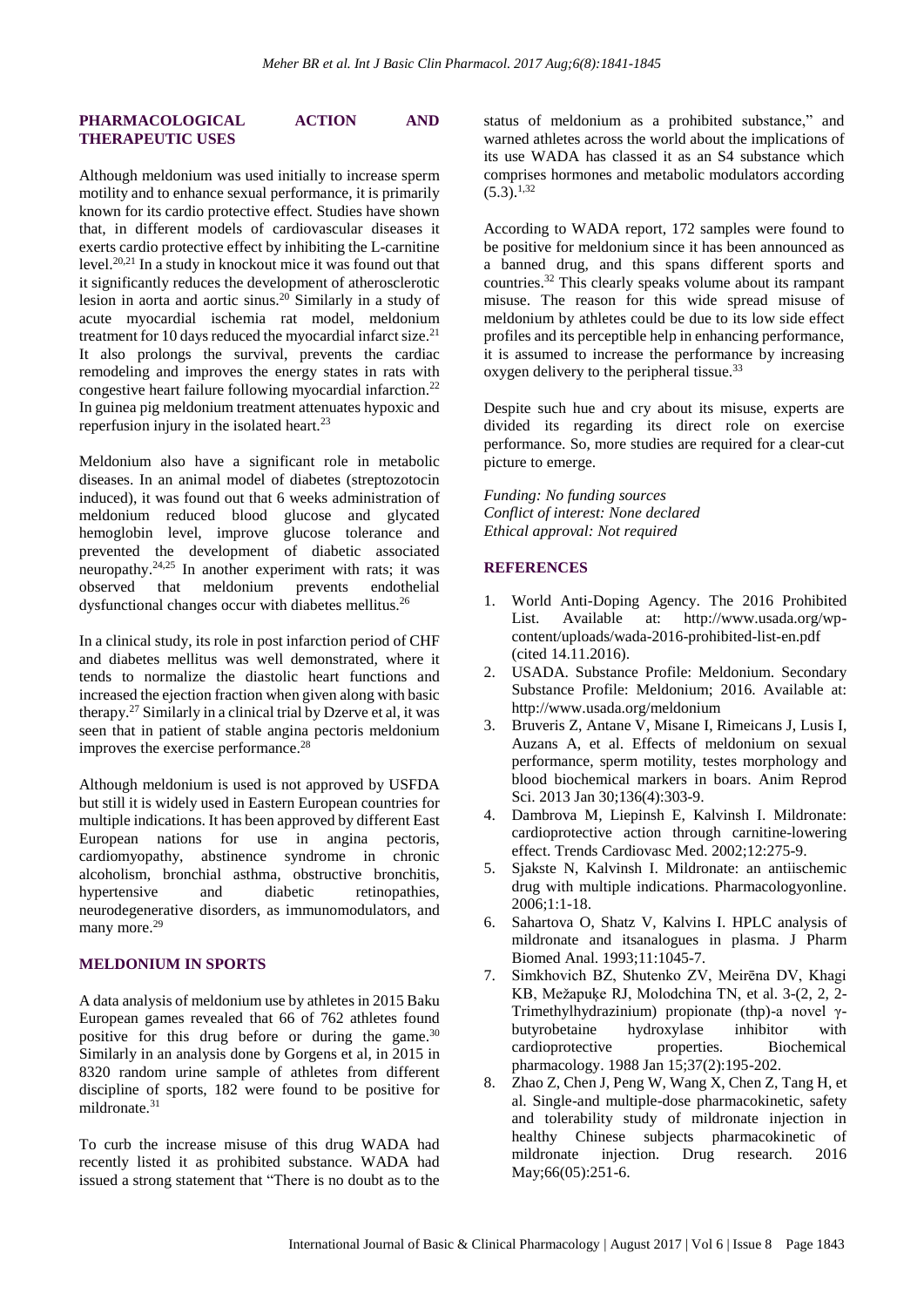- 9. Peng Y, Yang J, Wang Z, Wang J, Liu Y, Luo Z, et al. Determination of mildronate by LC-MS/MS and its application to a pharmacokinetic study in healthy Chinese volunteers. Journal of Chromatography B. 2010 Feb 15;878(5):551-6.
- 10. Zhang J, Cai LJ, Yang J, Zhang QZ, Peng WX. Nonlinear pharmacokinetic properties of mildronate capsules: a randomized, open‐label, single‐and multiple‐dose study in healthy volunteers. Fundamental & clinical pharmacology. 2013 Feb 1;27(1):120-8.
- 11. Liepinsh E, Dambrova M. The unusual pharmacokinetics of meldonium: Implications for doping. Pharmacol Res. 2016 Sep;111:100.
- 12. Bremer J. Carnitine: Metabolism and functions. Physiological reviews. 1983 Oct 1;63(4):1420-80.
- 13. Simkhovich BZ, Shutenko ZV, Meirēna DV, Khagi KB, Mežapuķe RJ, Molodchina TN, et al. 3-(2, 2, 2- Trimethylhydrazinium) propionate (thp)-a novel γbutyrobetaine hydroxylase inhibitor with cardioprotective properties. Biochemical pharmacology. 1988 Jan 15;37(2):195-202.
- 14. Leung IK, Krojer TJ, Kochan GT, Henry L, von Delft F, Claridge TD, et al. Structural and mechanistic studies on γ-butyrobetaine hydroxylase. Chemistry & biology. 2010 Dec 22;17(12):1316-24.
- 15. Kuwajima M, Harashima H, Hayashi M, Ise S, Sei M, Lu KM, et al. Pharmacokinetic analysis of the cardioprotective effect of 3-(2, 2, 2 trimethylhydrazinium) propionate in mice: inhibition of carnitine transport in kidney. Journal of Pharmacology and Experimental Therapeutics. 1999 Apr 1;289(1):93-102.
- 16. Spaniol M, Brooks H, Auer L, Zimmermann A, Solioz M, Stieger B, et al. Development and characterization of an animal model of carnitine deficiency. The FEBS Journal. 2001 Mar 15;268(6):1876-87.
- 17. Dambrova M, Makrecka-Kuka M, Vilskersts R, Makarova E, Kuka J, Liepinsh E. Pharmacological effects of meldonium: biochemical mechanisms and biomarkers of cardiometabolic activity. Pharmacological research. 2016 Nov 30;113:771-80.
- 18. Jaudzems K, Kuka J, Gutsaits A, Zinovjevs K, Kalvinsh I, Liepinsh E, et al. Inhibition of carnitine acetyltransferase by mildronate, a regulator of energy metabolism. Journal of enzyme inhibition and medicinal chemistry. 2009 Dec 1;24(6):1269-75.
- 19. Oppedisano F, Fanello D, Calvani M, Indiveri C. Interaction of mildronate with the mitochondrial carnitine/acylcarnitine transport protein. Journal of Biochemical and Molecular Toxicology. 2008 Feb 1;22(1):8-14.
- 20. Liepinsh E, Vilskersts R, Loca D, Kirjanova O, Pugovichs O, Kalvinsh I, et al. Mildronate, an inhibitor of carnitine biosynthesis, induces an increase in gamma-butyrobetaine contents and cardioprotection in isolated rat heart infarction. Journal of cardiovascular pharmacology. 2006 Dec 1;48(6):314-9.
- 21. Vilskersts R, Liepinsh E, Mateuszuk L, Grinberga S, Kalvinsh I, Chlopicki S, et al. Mildronate, a regulator of energy metabolism, reduces atherosclerosis in apoE/LDLR–/–mice. Pharmacology. 2009;83(5):287- 93.
- 22. Hayashi Y, Kirimoto T, Asaka N, Nakano M, Tajima K, Miyake H, et al. Beneficial effects of MET-88, a γbutyrobetaine hydroxylase inhibitor in rats with heart failure following myocardial infarction. European journal of pharmacology. 2000 May 3;395(3):217-24.
- 23. Dhar PK, Grupp IL, Schwartz A, Grupp G, Matlib MA. Reduction of Carnitine Content by Inhibition of Its Biosynthesis Results in Protection of Isolated Guinea Pig Hearts Against Hypoxic Damage. J Cardiovasc Pharmacol Ther. 1996;1:235-42.
- 24. Sokolovska J, Isajevs S, Sugoka O, Sharipova J, Lauberte L, Svirina D et al. Correction of glycaemia and GLUT1 level by mildronate in rat streptozotocin diabetes mellitus model. Cell biochemistry and function. 2011 Jan 1;29(1):55-63.
- 25. Sokolovska J, Rumaks J, Karajeva N, Grīnvalde D, Shapirova J, Kluša V, et al. The influence of mildronate on peripheral neuropathy and some characteristics of glucose and lipid metabolism in rat streptozotocin-induced diabetes mellitus model. Biomeditsinskaia khimiia. 2011;57(5):490-500.
- 26. Liepinsh E, Vilskersts R, Zvejniece L, Svalbe B, Skapare E, Kuka J, et al. Protective effects of mildronate in an experimental model of type 2 diabetes in goto‐kakizaki rats. British journal of pharmacology. 2009 Aug 1;157(8):1549-56.
- 27. Sesti C, Simkhovich BZ, Kalvinsh I, Kloner RA. Mildronate, a novel fatty acid oxidation inhibitor and antianginal agent, reduces myocardial infarct size without affecting hemodynamics. Journal of cardiovascular pharmacology. 2006 Mar 1;47(3):493- 9.
- 28. Dzerve V, Matisone D, Pozdnyakov Y, Oganov R. Mildronate improves the exercise tolerance in patients with stable angina: results of a long term clinical trial. InSeminars in Cardiovascular Medicine. 2010;16(3):1-8.
- 29. Sjakste N, Kalvinsh I. Mildronate: an antiischemic drug with multiple indications. Pharmacologyonline. 2006;1:1-18.
- 30. Stuart M, Schneider C, Steinbach K. Meldonium use by athletes at the Baku 2015 European Games. Br J Sports Med. 2016;50:694-8.
- 31. Görgens C, Guddat S, Dib J, Geyer H, Schänzer W, Thevis M. Mildronate (Meldonium) in professional sports monitoring doping control urinesamples using hydrophilic interaction liquid chromatography high resolution/high accuracy mass spectrometry. Drug Test Anal. 2015;7:973-9.
- 32. World Anti-Doping Agency. WADA statement on meldonium notice issued to stakeholders. Available at: https://www.wada-ama.org/en/media/news/2016- 04/wada-statement-on-meldonium-notice-issued-tostakeholders?(cited 12.122016).